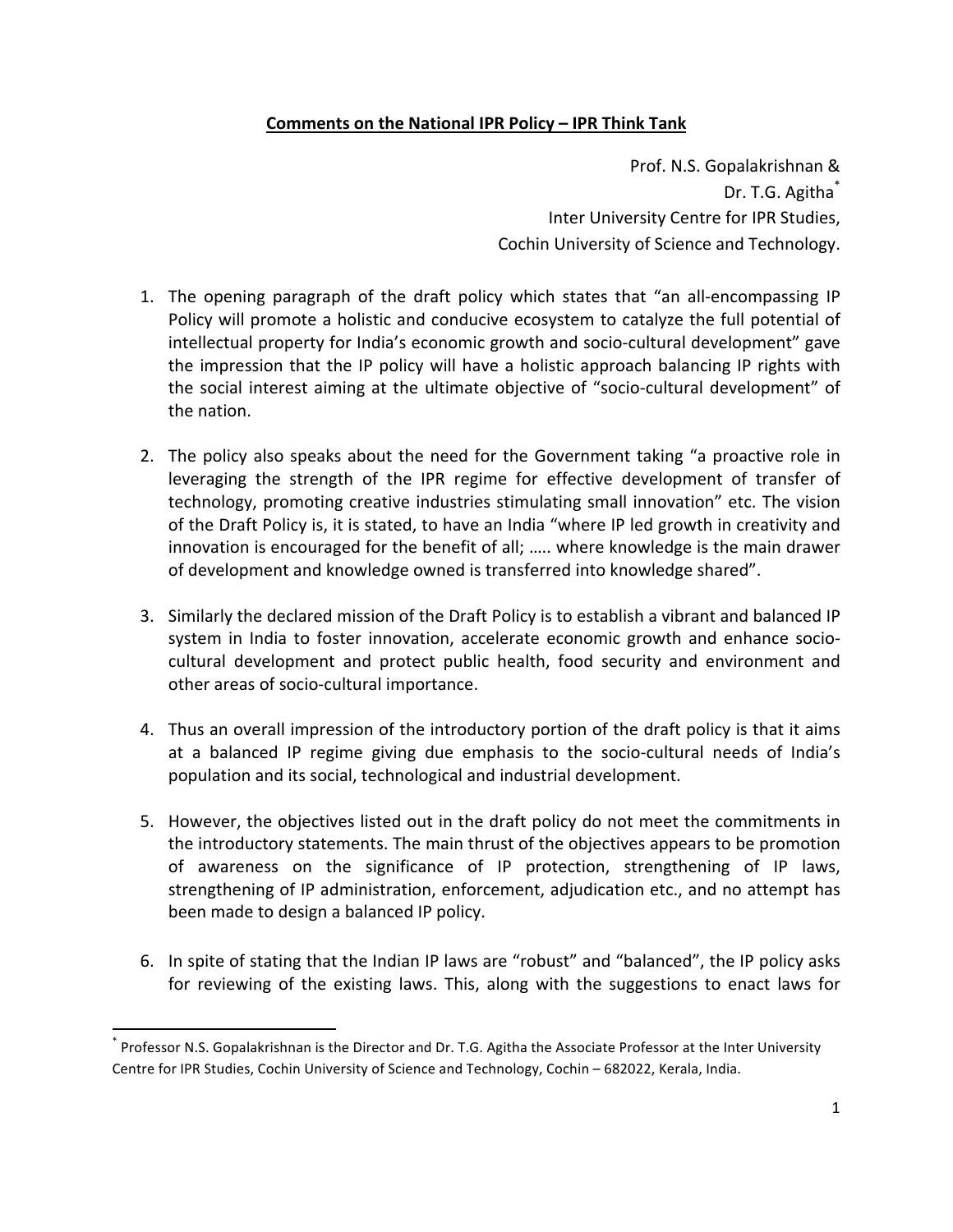Utility Models, and trade secrets and to examine accession to or become signatory to multilateral treaties which India has "de facto implemented" (without giving any reasons or making any studies on the desirability of such suggestions) point to the fact that the objectives of the draft policy is absolutely different from what it has claimed in its introductory portion.

- 7. While recommending creation of awareness program about the economic, social and cultural benefits of IP among industry, R&D entities, small businesses, farmers/plant variety users, traditional knowledge holders, designers and artisans and stimulation of IP and strengthening of IP protection by reconstructing laws, strengthening of IP administration and enforcement, not a word is said about balancing of IP rights with social interests other [than] some laudatory statements. Nothing is mentioned about health, food security, environment etc., in the context of innovation and IP protection in the policy. In other words, of the dual purposes of  $IP$  – research incentive and access facilitation  $-$  the policy focused on only one, viz., its role as an incentive, that too without much proof of the veracity of that argument.
- 8. The draft IPR Policy gives a strong message of supporting the Government's initiative of "Make in India" assuring the industries, substantially large foreign corporations, interested in investing in India that their IP will be well protected and promoted in India through a stable, transparent, efficient and cost effective IP System. The policy never addresses the question if strong IP in itself is sufficient enough to attract FDI. The message is to strengthen IP system in India so that India is a good market for foreign IP holders to exploit their IP and get maximum benefit out of it.
- 9. Though the draft policy makes it clear that IP is a private property, and states that the primary obligation of protecting IP rights is on the IP owners, the measures suggested in the draft policy envisage large government funding for protecting and promoting foreign IP in India. This is evident from the major objectives mentioned in the policy such as IP awareness, strengthening of existing IP, administrative setup and enforcement mechanism. The detailed measures suggested in the document, quite strangely in a policy document, are clear indications to this. Moreover, the reference to the state legislations in the context of copyright protection shows how the balance in the policy is tilted in favour of IP holders against the society.
- 10. The Draft IP Policy is built upon the following assumptions which require serious consideration.
	- a. A strong IP legal framework will definitely promote creativity/innovation in India and will ensure the socio-cultural developments of India.

It is quite unfortunate that the draft policy did not bother to make any attempt at all to adduce any evidence to establish this, especially since this is a highly controversial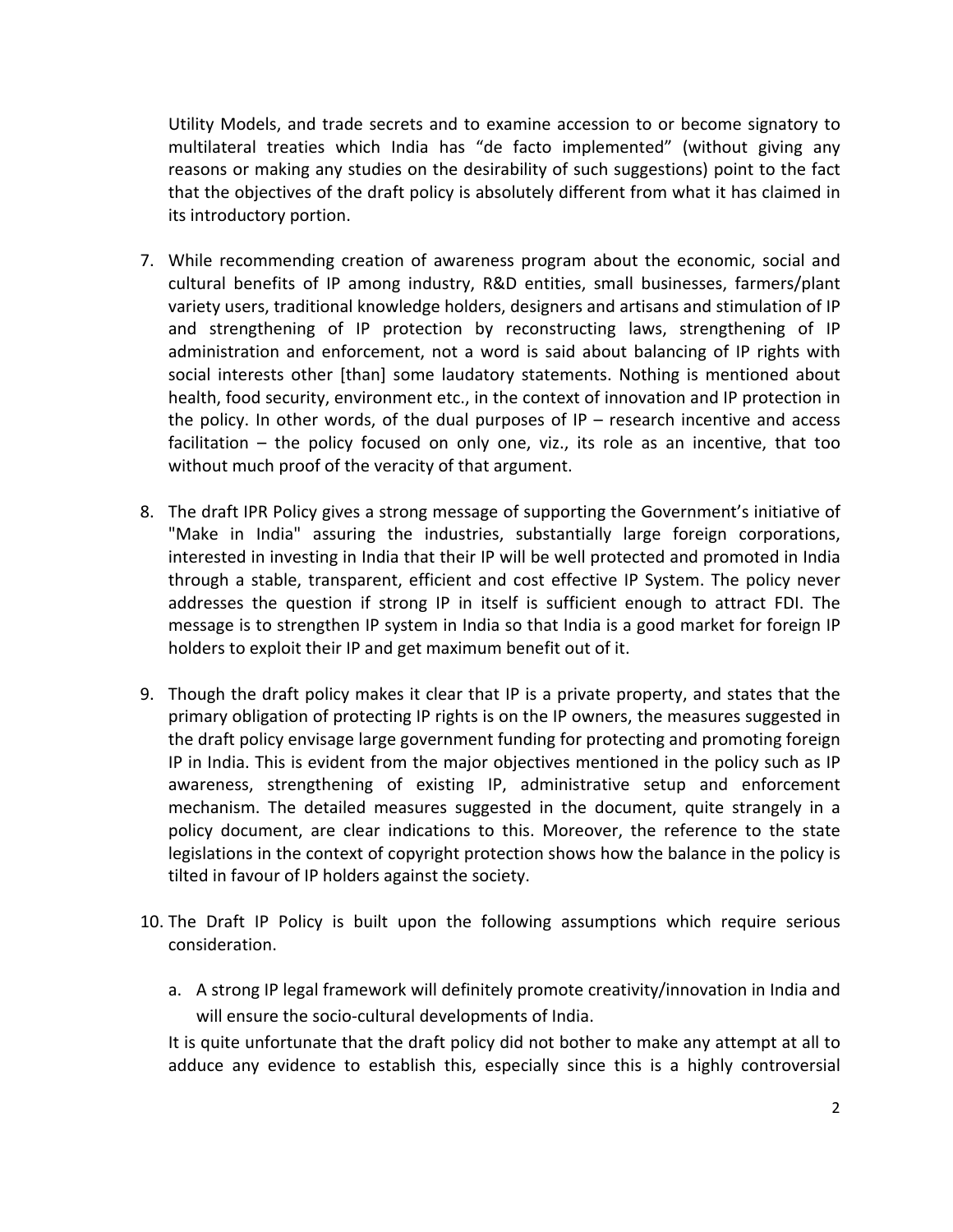statement. It did not consider it worth to examine the industrial and technological requirements of India while making such a sweeping statement.

b. India possess a sound creativity/innovation environment and it is the failure to monetize the results of creativity/innovation through IP that is the major challenge The policy stated thus:

"India has one of the largest pools of scientific and technological talent in the world. In several sectors they have created considerable technological output without commensurate IP generation. This talent pool is spread over R&D institutions, large, medium and small enterprises, universities and technical institutes. It is necessary to come up with targeted programs to encourage them to generate IPRs and utilize them in developing new technologies, products and solutions particularly in areas of national priority".

- (b.1) It is well established that there is no empirical evidence to show that a strong IP framework will foster creativity/innovation. Even in advanced economies like US and EU there are serious concerns expressed on promoting creativity/innovation in a disproportionately strong IP environment. The failure of strong IP system in promoting creativity/innovation in developed countries led to the movements like "open source", "creative commons" "open source innovation in drug" etc. Hence any measures suggested on the premise that a strong IP system will promote creativity/innovation are questionable.
- (b.2) Draft Policy made no efforts to examine the status of creativity/innovation in India. The Knowledge Commission in their study has made efforts in this direction and concluded that India lacks many elements to promote innovation. It is well accepted that innovation based IP is centered around modern science and technology. It is important to recognize the role and relevance of informal creativity/innovation in India to cater to the needs of large population of India who never get a chance to become beneficiaries of modern creativity/innovations.
- (b.3) The Draft policy makes no serious efforts to find out the actual need of IP in promoting creativity/innovations in both formal and informal sectors. The lip service paid to the importance of traditional knowledge and need for *sui generis* law for its protection without any details are clear indications. While the draft is more vocal on the details of promotion of modern IP, its comparative silence on the issue of traditional knowledge and the informal creativity/innovations based on it is significant. There is no evidence to show that the modern utility model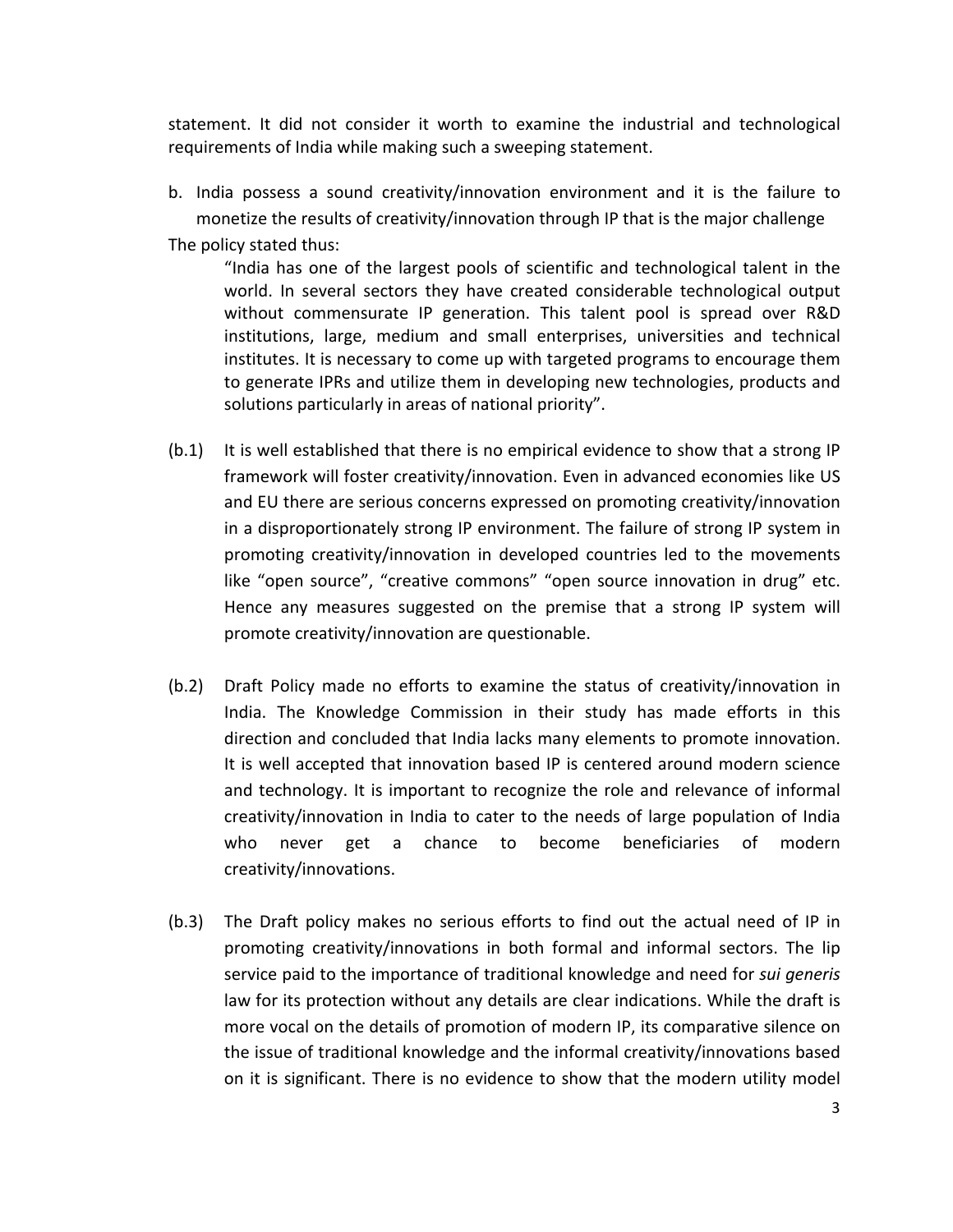and trade secret laws are useful to promote informal innovations. The studies indicate that it will not be useful for traditional communities in promoting their innovations. 

c. India has a "robust, effective and balanced" IP legislative framework to cater to her developmental goals

The policy states thus:

"India's statutory framework is robust, effective and balanced. It is in consonance with national development priorities while being in conformity with international treaties, conventions and agreements to which India is a party. India's laws are notable for their far-sightedness and have also anticipated international developments..........The present status of IP systems in India is quite positive. IP consciousness is on the increase amongst the creators and innovators leading to the development of a strong IP culture. India shall continue to strike the right balance between protection of innovation and the larger goal of betterment of society".

The draft policy asserts that the existing IP laws in India are "robust, effective and balanced". There is no study available in India to establish this and its relation to the socio-cultural and economic development of India. IP laws in India are more than a century old and are revised substantially after TRIPS Agreement. The limited studies show that absence of patent protection had a significant role in promoting industrial development in Pharma sector and there are no evidences to show that there was innovation or industrial growth in other sectors where patent protection was afforded. The Green Revolution took place in India without any IP protection for the breeders of new varieties of seeds. There is also no evidence to show that Indian industries used the existing IP laws to promote innovation or industrial growth. The limited number of IP made use of by the Indian industries and the very limited litigations are indicative of this. The draft policy admits that the benefits of the new changes in the IP laws in India are being enjoyed by foreign IP holders. This makes it clear that the lack of innovation in India has no significance to IP laws, whether "robust, effective and balanced" or not.

11. The Draft Policy is also silent on whether the modern creativity/innovations are going to promote the socio cultural development of the major population of India. Though the draft policy talks about "balanced IP", there are no attempts to find out the details of the balance required. There is also no attempt to identify the public interest in the IP system that has a strong bearing for the day to day life of the large masses of India. There is also no effort to show how the existing laws have balanced these interests. While the statutory policy of some of the IP laws in India has made attempts to balance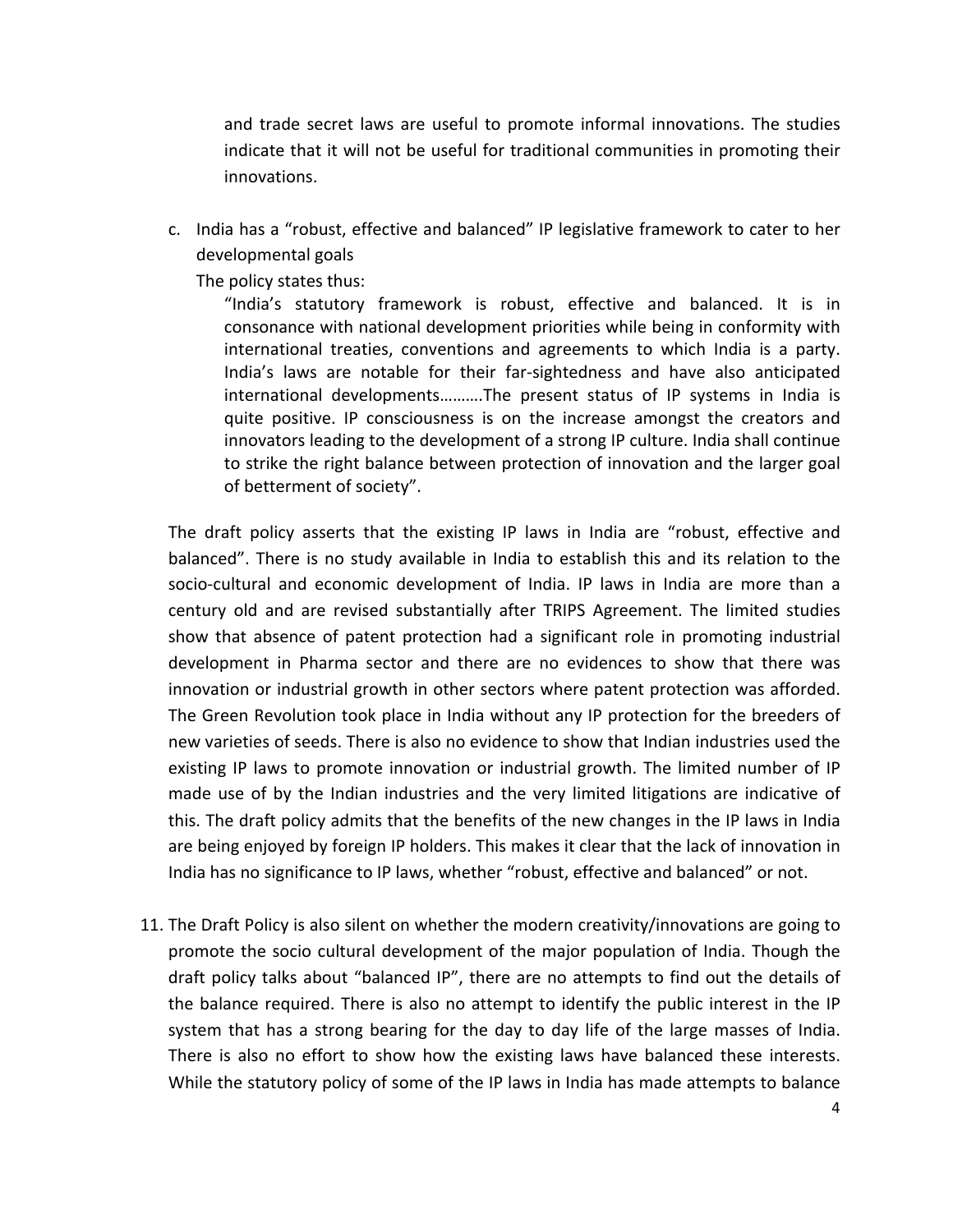these interests to some extent, the draft policy, which has to implement the statutory policy, is silent in this regard. This silence may even be interpreted as an attempt to carve out an approach contradictory to the existing statutory policy.

- 12. It is an accepted fact that access to health products, educational materials, information materials, software products, cultural goods produced by the entertainment industry, food security etc., are serious issues in India given the fact that substantial majority of Indian population could not afford these. It is also an accepted fact that the players in the market are not going to find solutions to the needs of the average Indians and there is a need to have strong policy interventions and effective measures from the government to address these issues. WIPO, WHO and WTO have recognized the importance of universal access to public health in IP discussions and have entered into a tripartite agreement to address these issues. Still the draft policy failed to address these important issues. It also chose to ignore the available studies in these areas suggesting appropriate policy options. Assuming that balanced IP promotes public interest, the draft IP policy should have identified the larger public interest of Indian population and suggested concrete measures to integrate this in the IP laws. Though there is a mention about the use of flexibilities in international laws/obligations to promote Indian interests, no serious efforts have been made to identify the same and give proper policy directions for its effective use.
- 13. In the above context the draft policy needs to be restructured seriously addressing the following aspects/issues:

## The role and function of IP to promote creativity/innovation in India

- a. What is the current status of creativity/innovation in India?
	- (i) Formal creativity/innovation using modern science and technology and
	- (ii) Informal creativity/innovation based on the rich traditional knowledge and culture of India
	- (iii) What is the current status of Indian creativity/innovation in the global creativity/innovation context?
	- (iv) Whether the formal creativity/innovations that take place in India address the actual needs of the major sections of India?
	- (v) Whether "Make in India", "Digital India", Skill India" and "Smart Cities" solutions to make Indian creativity/innovation globally competitive is capable of addressing the actual needs of the major sections of India bringing overall socio-economic development?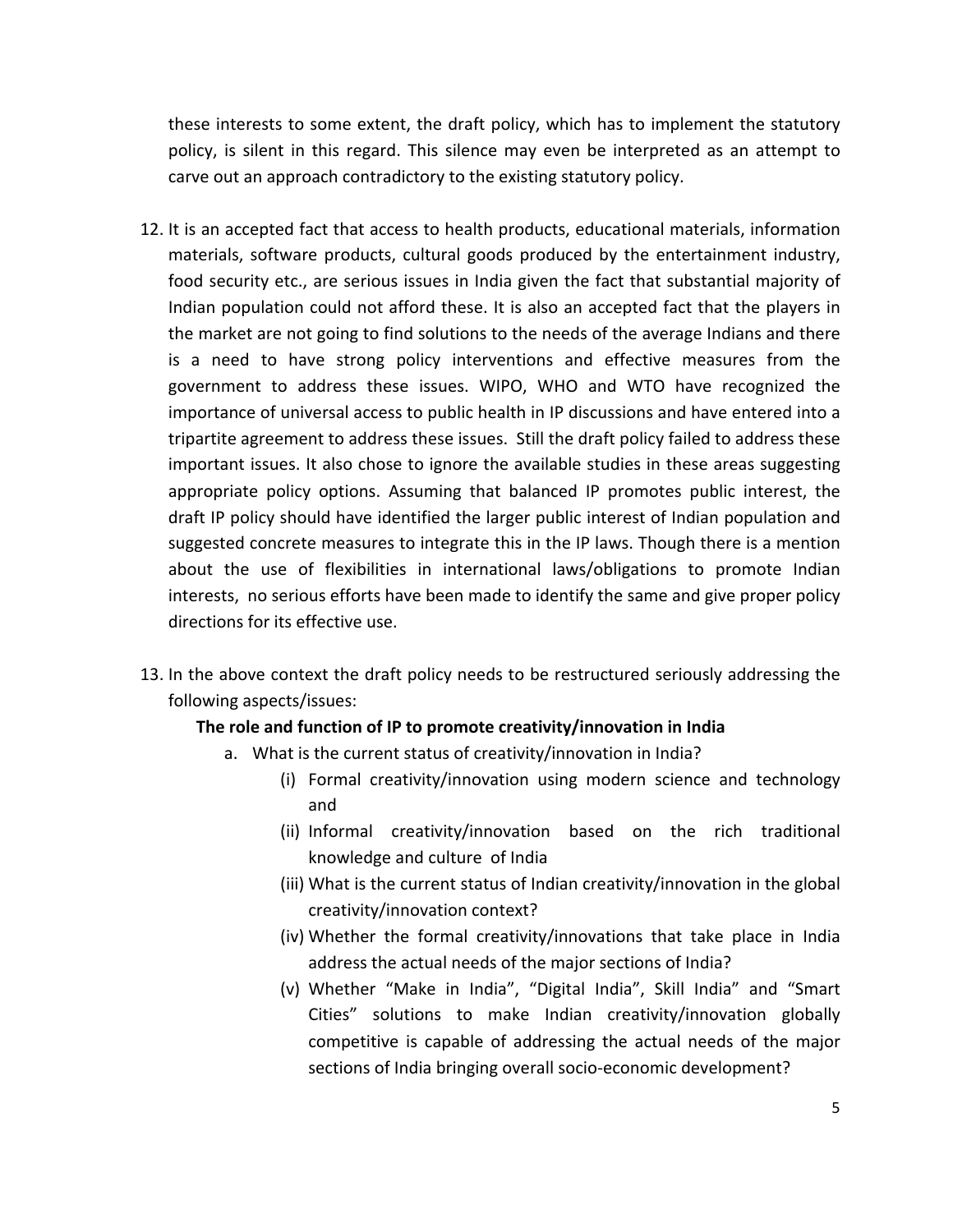- b. What is the contribution of existing IP law in promoting creativity/innovation in India?
	- (i) Existing IP laws and its role in promoting creativity/innovation in the formal sector
	- (ii) Existing IP laws and informal creativity/innovation
	- (iii) Who are the major beneficiaries of various IP laws in India?
	- (iv) Whether the existing IP laws in India facilitate affordable access of IP protected products to substantial sections of society?
	- (v) What will be the impact of further strengthening IP laws on the social, economic, industrial and technological development of the nation?
	- (vi) Has stronger IP protection, wherever it has been introduced in response to the TRIPS obligations, had any serious implications so far in relation to FDI and transfer of technology?
- c. What are the gaps in the existing IP laws and the legal system in addressing the developmental needs of the nation?
	- (i) What policy measures are required to promote creativity/innovation in formal and informal sectors using IP so as to ensure access to IP protected products to substantial sections of the Indian society?
	- (ii) What changes in the IP system are required in achieving this?
	- (iii) What alternative models of creativity/innovations need to be promoted in India (like that of OSDD/Open Source) taking into account the special needs of Indian masses?
- 14. The above examination requires serious research and collection of data and studies. In the last 15 years Government of India has taken many measures to use IP to promote creativity/innovation. Almost all the measures are suggested again in the draft policy without bothering to note that it is repetition. A realistic assessment of the results of programmes initiated is highly warranted to ensure that the measures suggested in the draft policy is going to be meaningful.
- 15. Any attempt to draft an IP policy for India in a hurried manner without making proper studies on the impact of existing IP laws on the basic needs of the large sections of the Indian population will only help to give a wrong impression on India's ability to carve out a balanced IP policy. The current draft contains many sentences which are unsubstantiated by scholarly research. As per the Annual Report of the Indian Patent Officer for the year 2012-13, of the 43674 patents application filed in India, only 9911 (22.69%) is from Indian inventors. Similarly when India received 28435 PCT applications